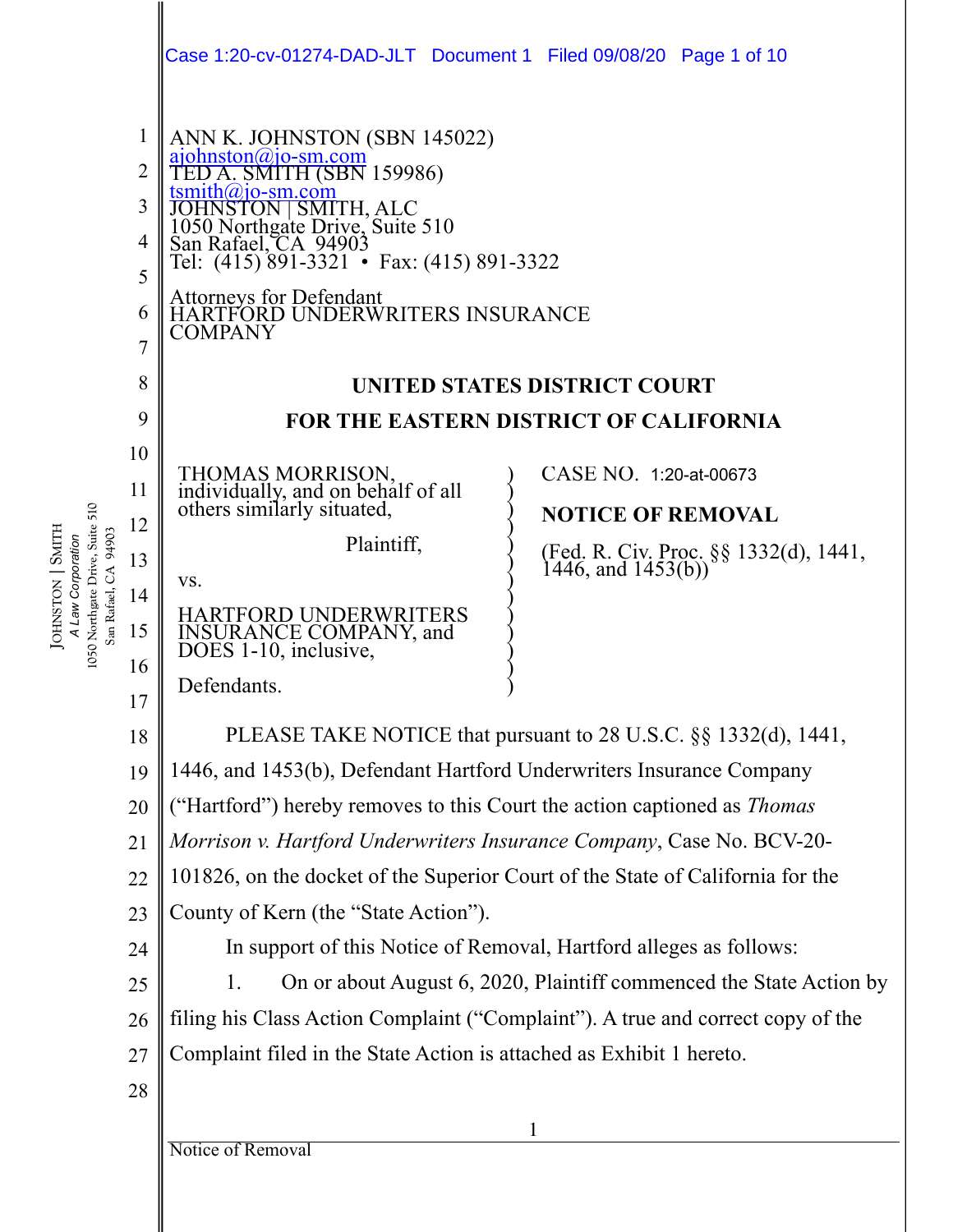1 2 3 4 5 2. The Summons and Complaint were served upon C T Corporation System, as agent for service of process for Hartford, on August 11, 2020. This Notice of Removal is filed within 30 days of service of process, and is therefore timely pursuant to 28 U.S.C. §§ 1446(b) and 1453(b). A true and correct copy of the summons served on Hartford is attached as Exhibit 2 hereto.

6 7 8 9 10 3. This Court has jurisdiction pursuant to the Class Action Fairness Act of 2005 ("CAFA"), 28 U.S.C. §§ 1332(d)(2) and 1453(b), because this lawsuit is a "class action" as defined by CAFA, in which there is minimal diversity of citizenship, and the amount in controversy exceeds \$5 million, as further explained below.

## **PARTIES**

4. Plaintiff Thomas Morrison is, and at all relevant times was, a citizen of the State of California. Complaint ¶ 19.

14 15 16 5. Defendant Hartford Underwriters Insurance Company is, and at all relevant times was, a corporation organized under the laws of Connecticut, with its principal place of business in Hartford, Connecticut. Complaint ¶ 20.

## **PLAINTIFF'S ALLEGATIONS1**

18 19 6. Plaintiffs filed this case as a putative class action under Section 382 of the California Code of Civil Procedure. Complaint ¶ 17.

20 21 22 23 24 7. Plaintiff alleges that he purchased an automobile insurance policy from Hartford in or about 2016, insuring a 2002 Mercedes SLK320. Complaint ¶¶ 24, 27. He alleges that Hartford represented that the premium for the policy would be approximately \$200 per month. *Id*. Plaintiff alleges that, when he renewed his policy the following year, the premium increased to approximately \$400 per

25

26 27 28 <sup>1</sup> Hartford does not admit the underlying facts as alleged by Plaintiff or as summarized herein. Hartford expressly denies any liability to Plaintiff or the putative class. Hartford reserves its rights to challenge the legal sufficiency of the allegations in the Complaint. This notice is being filed for purposes of establishing jurisdiction only and does not constitute an admission of liability.

2

### Notice of Removal

1050 Northgate Drive, Suite 510 1050 Northgate Drive, Suite 510 **SMITH** JOHNSTON | SMITH San Rafael, CA 94903 San Rafael, CA 94903 A Law Corporation *A Law Corporation*

11

12

13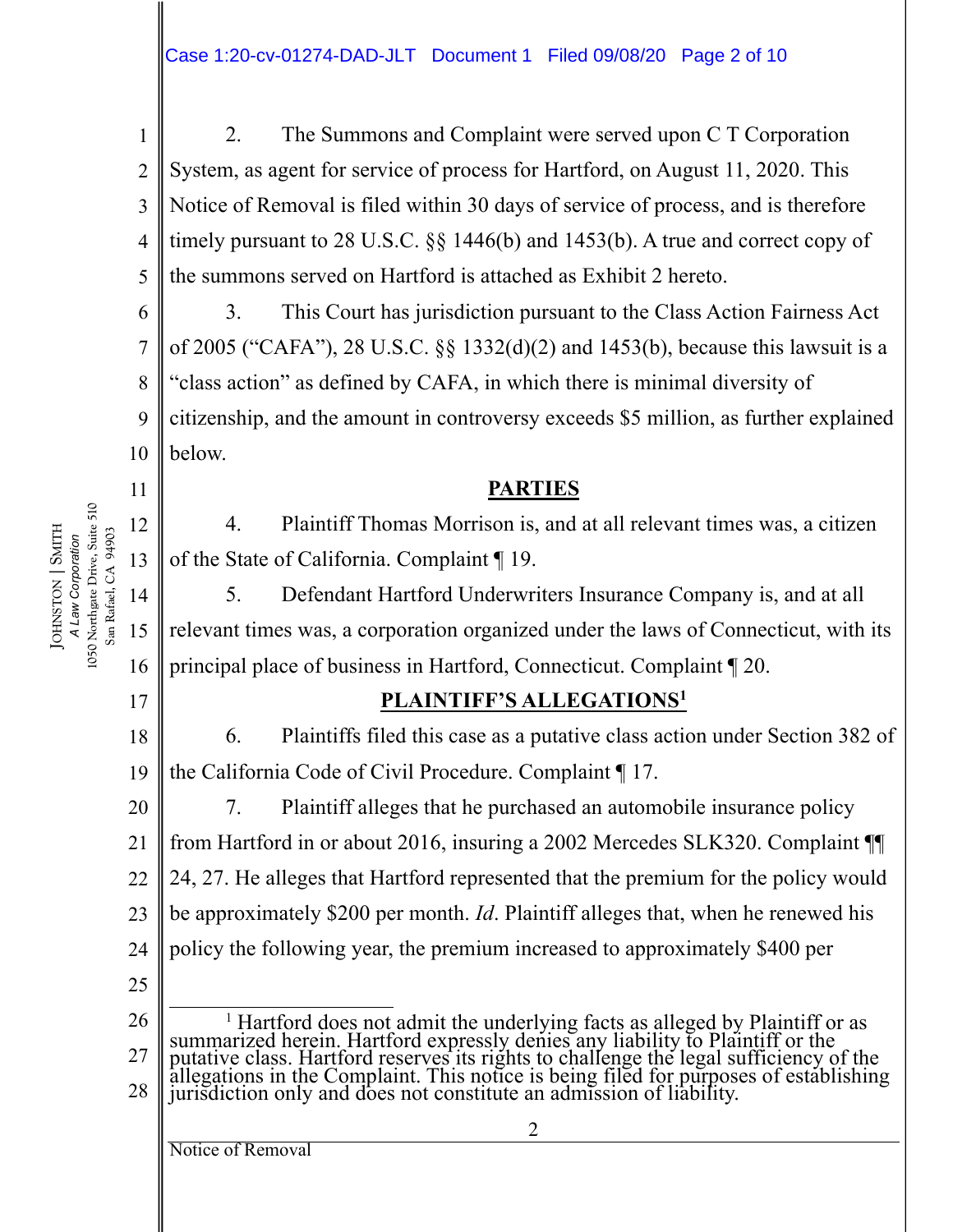1 2 3 4 5 6 7 8 9 10 11 month. *Id.* ¶ 25. Plaintiff alleges that he was told by a representative of Hartford that "the premium was doubled because the parts of Plaintiff's vehicle were becoming more expensive for Defendant to replace." *Id.* ¶ 26. Plaintiff further alleges that after he complained to the Better Business Bureau, his premium was changed "to its initially represented price." *Id.* ¶ 28. Plaintiff further alleges that in 2018, his auto insurance premium with Hartford was "doubled again," and that he was advised by a representative of Hartford that this was because "Plaintiff's automobile service records show[ed] that Plaintiff had been driving more than he stated he would be driving." *Id.* ¶ 29. Plaintiff alleges that Hartford's explanations for the premium increase were "fabricated." *Id.* ¶ 30. Plaintiff alleges that he subsequently canceled his policy, that Hartford sent him a bill for \$60 "for failing to properly cancel his insurance policy, and failed to refund the remaining balance of Plaintiff's cancelled insurance policy." *Id.* ¶ 33.

14 15 16 17 18 19 20 21 22 23 8. Plaintiff alleges that at the time of purchase, Hartford told him he would be charged a premium of \$200 per month, and that he would not have purchased the policy if he had known that the premium would be doubled from its initial level. *Id.* ¶¶ 36-38, 41. Plaintiff further alleges that Hartford engages in a "policy and practice" of misrepresenting its insurance premiums in order to induce consumers to purchase Hartford's policies rather than those of its competitors. *Id.*  $\P\P$  41-43. Plaintiff contends that this conduct has "a tendency to mislead and deceive a reasonable consumer." *Id.* ¶ 45. Plaintiff alleges that "all claims in this matter arise from the identical, false, affirmative representations of the services." *Id.* at  $\P$  63.

24 25 26 27 9. In the Complaint's First Cause of Action, Plaintiff asserts a claim for violation of the California False Advertising Act (Cal. Bus. & Prof. Code §§ 17500 et seq.). Complaint ¶¶ 72-80. In the Complaint's Second Cause of Action, Plaintiff asserts a claim for violation of the Unfair Competition Law (Cal. Bus. & Prof.

A Law Corporation<br>1050 Northgate Drive, Suite 510 1050 Northgate Drive, Suite 510 12 **SMITH** JOHNSTON | SMITH San Rafael, CA 94903 San Rafael, CA 94903 *A Law Corporation* 13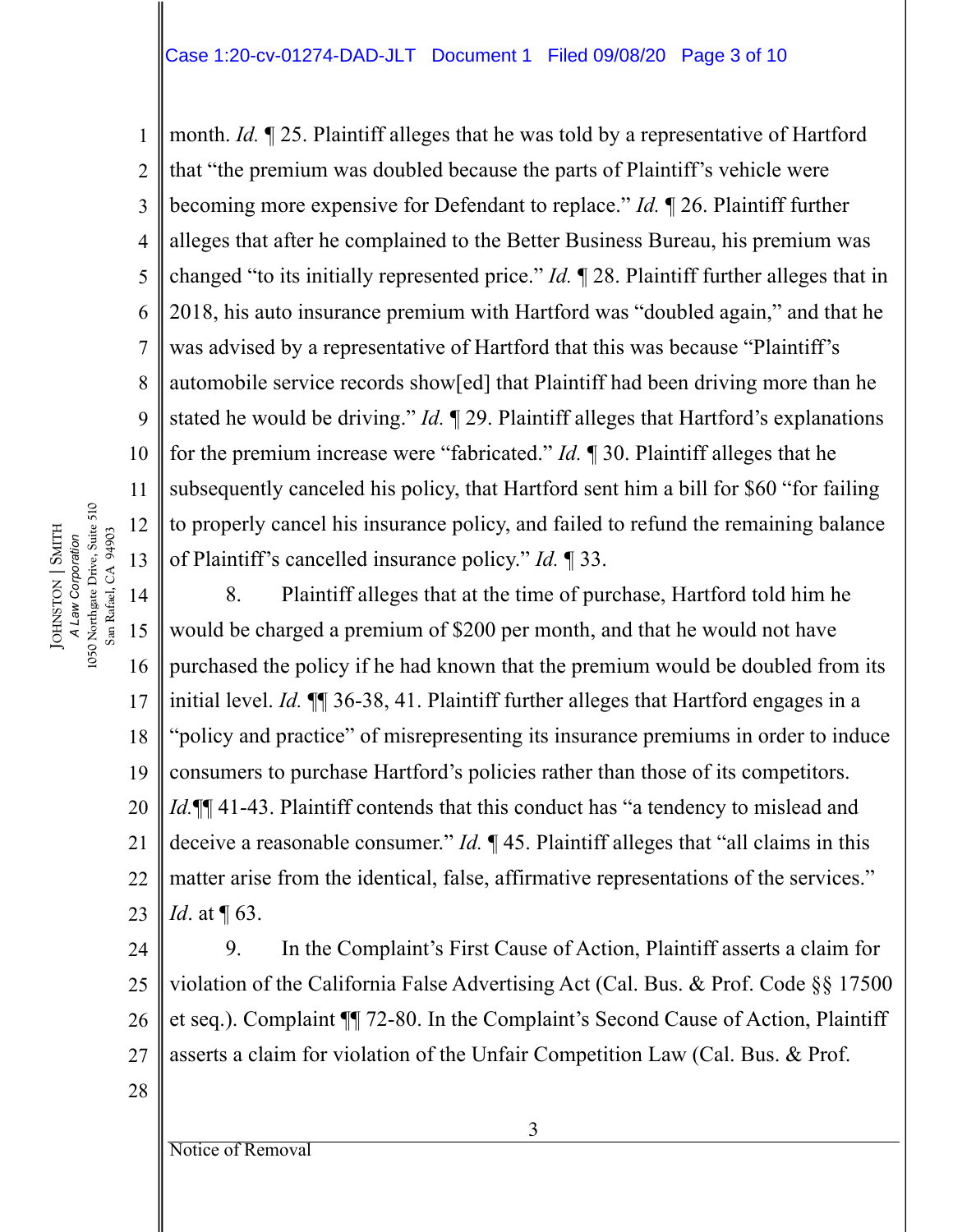1 2 Code §§ 17200 et seq.). Complaint ¶¶ 81-98. Plaintiff seeks to certify a putative class defined as:

> All consumers, who, between the applicable statute of limitations and the present, purchased one or more Class Products in the State of California, and whose insurance premiums were increased excessively to a price higher than advertised or represented by Defendant.

8 9 Complaint ¶ 57. The term "Class Products" is vaguely defined in the Complaint as automobile insurance policies. *Id.* ¶ 3.

10. In his First Cause of Action, Plaintiff seeks "disgorgement and restitution to Plaintiff and all Class Members [of] Defendant's revenues associated with their false advertising, or such portion of those revenues as the Court may find equitable." Complaint ¶ 80. Plaintiff also seeks "preliminary and permanent injunctive relief ordering Defendant to cease its false advertising." *Id*.

15 16 17 18 19 11. In his Second Cause of Action, Plaintiff seeks "an order requiring Defendant to immediately cease such acts of unlawful, unfair, and fraudulent business practices and requiring Defendant to correct its actions." Complaint ¶ 98. Plaintiff also seeks "judgment and equitable relief against [Hartford] as set forth in the Prayer for Relief." *Id*.

20 21 22 23 24 25 26 12. In the Prayer for Relief, Plaintiff seeks *inter alia* an order requiring Hartford to engage in corrective advertising regarding the conduct alleged in the Complaint, compensatory damages in the amount of actual damages suffered by the putative class members or restitution of all funds acquired from Plaintiff and putative class members from "the sale of misbranded Class Products," punitive damages, and attorneys' fees provided by statute, common law, or the Court's inherent power. Complaint ¶ 101.

4

- 27  $//$
- 28  $//$

Notice of Removal

A Law Corporation<br>1050 Northgate Drive, Suite 510 1050 Northgate Drive, Suite 510 **SMITH** JOHNSTON | SMITH San Rafael, CA 94903 San Rafael, CA 94903 *A Law Corporation*

3

4

5

6

7

10

11

12

13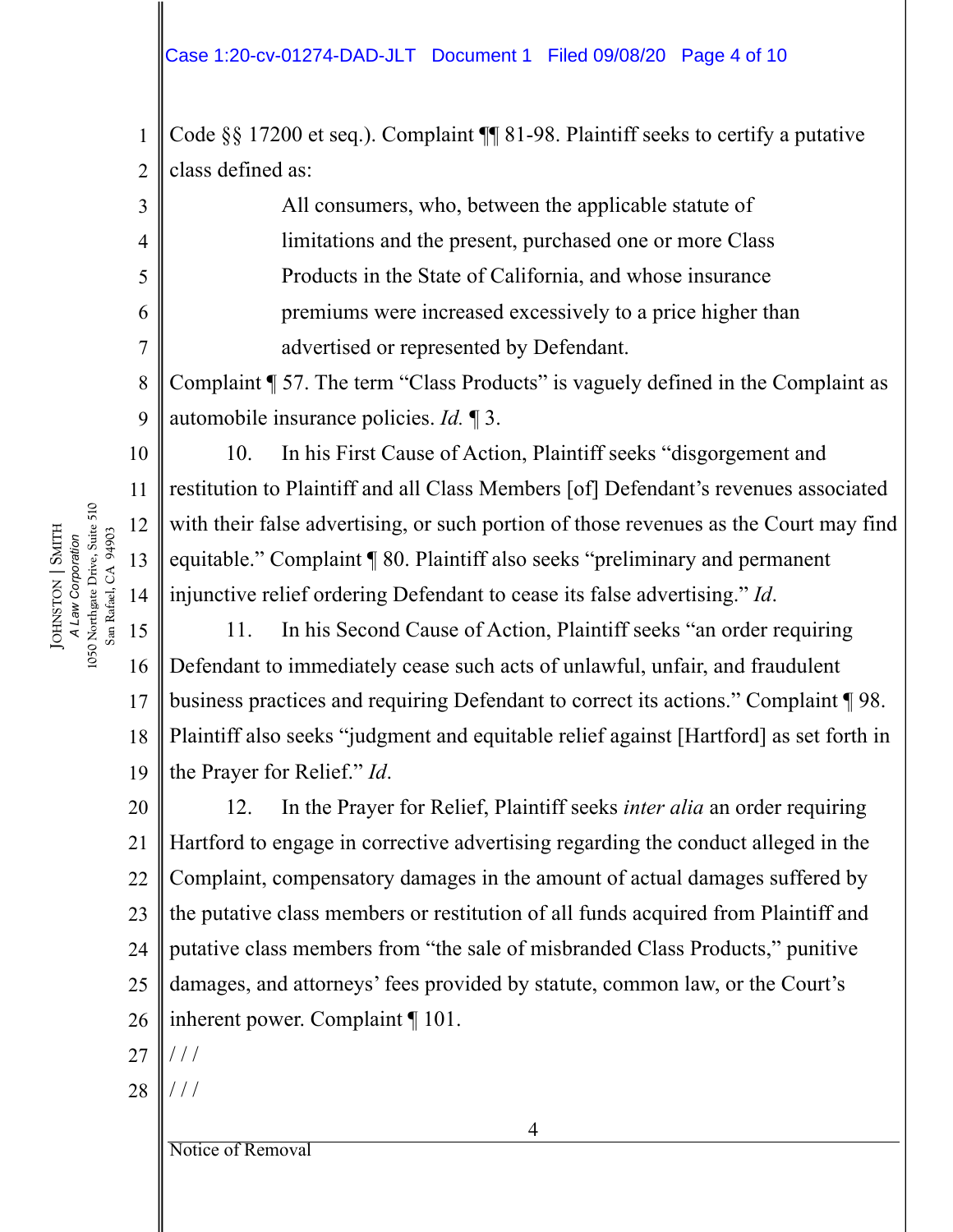## **JURISDICTION PURSUANT TO CAFA**

2 3 13. Removal is proper pursuant to CAFA, 28 U.S.C. § 1332(d), where, as here, a putative class action involves minimal diversity of citizenship and an aggregate amount in controversy exceeding \$5 million.

5 6 7 8 9 10 14. CAFA applies to "any class action before or after the entry of a class certification order by the court with respect to that action." 28 U.S.C. § 1332(d)(8). This case is a "class action" pursuant to CAFA because it was brought under a state statute or rule, namely Section 382 of the California Code of Civil Procedure, authorizing an action brought by one or more representative persons as a class action. *See* 28 U.S.C. § 1332(d)(1)(B); Complaint ¶ 17.

#### 11 **Minimal Diversity**

15. This case satisfies the minimal diversity requirement of CAFA because at least one member of the putative class is a citizen of a state different from at least one defendant. *See* 28 U.S.C. § 1332(d)(2)(A). The named Plaintiff is an individual citizen of California. Complaint ¶ 19. Hartford is a corporation organized under the laws of Connecticut and with its principal place of business in Connecticut. Complaint ¶ 20.

#### 18 **Amount in Controversy**

19 20 21 22 23 24 25 26 27 16. This case satisfies CAFA's amount in controversy requirement because the matter in controversy exceeds \$5 million, exclusive of interest and costs. CAFA provides that "the claims of the individual class members shall be aggregated to determine whether the matter in controversy exceeds the sum or value of \$5,000,000, exclusive of interest and costs." 28 U.S.C. § 1332(d)(6). As the Supreme Court has explained, "the statute tells the District Court to determine whether it has jurisdiction by adding up the value of the claim of each person who falls within the definition of [the plaintiff's] proposed class and determine [sic] whether the resulting sum exceeds \$5 million. If so, there is jurisdiction and the

28

A Law Corporation<br>1050 Northgate Drive, Suite 510 1050 Northgate Drive, Suite 510 12 **SMITH** JOHNSTON | SMITH San Rafael, CA 94903 San Rafael, CA 94903 *A Law Corporation* 13 14 15

16

17

1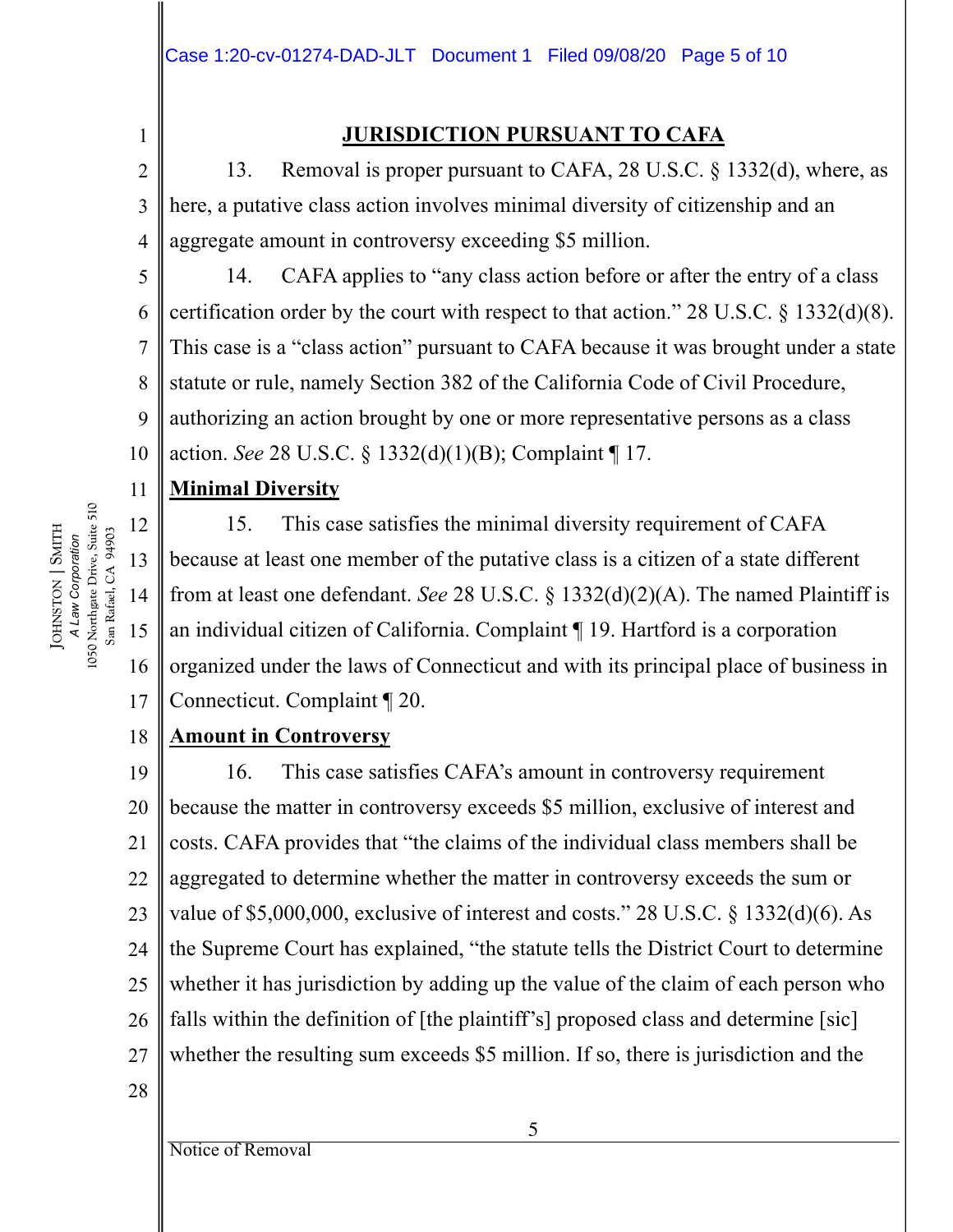1 2 court may proceed with the case." *Standard Fire Ins. Co. v. Knowles*, 133 S. Ct. 1345, 1348 (2013).

3 4 5 6 7 8 9 17. The Supreme Court has further explained that "no antiremoval presumption attends cases involving CAFA, which Congress enacted to facilitate adjudication of certain class actions in federal court." *Dart Cherokee Basin Operating Co. v. Owens*, 135 S. Ct. 547, 554 (2014). To satisfy the statutory requirements for removal, "a defendant's notice of removal need include only a plausible allegation that the amount in controversy exceeds the jurisdictional threshold." *Id*. at 554.

10 11 12 13 14 15 16 17 18 19 18. Here, the Complaint seeks, among other relief, "disgorgement and restitution to Plaintiff and all Class Members [of] Defendant's revenues associated with their false advertising, or such portion of those revenues as the Court may find equitable." Complaint ¶ 80. The Complaint also seeks "full restitution of all funds acquired from Plaintiff and Class Members from the sale of misbranded Class Products during the relevant class period." *Id.* ¶ 101(e). Plaintiff alleges that his own auto insurance premium with Hartford allegedly "doubled" in 2018. *Id.*, ¶¶ 25, 29-31. Plaintiff further alleges that "[t]he claims of Plaintiff are not only typical of all Class members, they are identical." *Id.* ¶ 66. The relief sought also includes attorney's fees. *Id.* ¶ 101(g).

20 21 22 23 24 25 26 27 19. The proposed class is defined as "[a]ll consumers, who, between the applicable statute of limitations and the present, purchased one or more Class Products in the State of California, and whose insurance premiums were increased excessively to a price higher than advertised or represented by Defendant." Complaint ¶ 57. The statute of limitations for the False Advertising Act claim is three years, and the statute of limitations for the Unfair Competition Law claim is four years. *Lifeway Foods, Inc. v. Millenium Prods., Inc.*, 2016 WL 7336721, \*2 (C.D. Cal. Dec. 14, 2016); Cal. Civ. Proc. Code § 338; Cal. Bus. & Prof. Code §

A Law Corporation<br>1050 Northgate Drive, Suite 510 1050 Northgate Drive, Suite 510 **SMITH** JOHNSTON | SMITH San Rafael, CA 94903 San Rafael, CA 94903 *A Law Corporation*

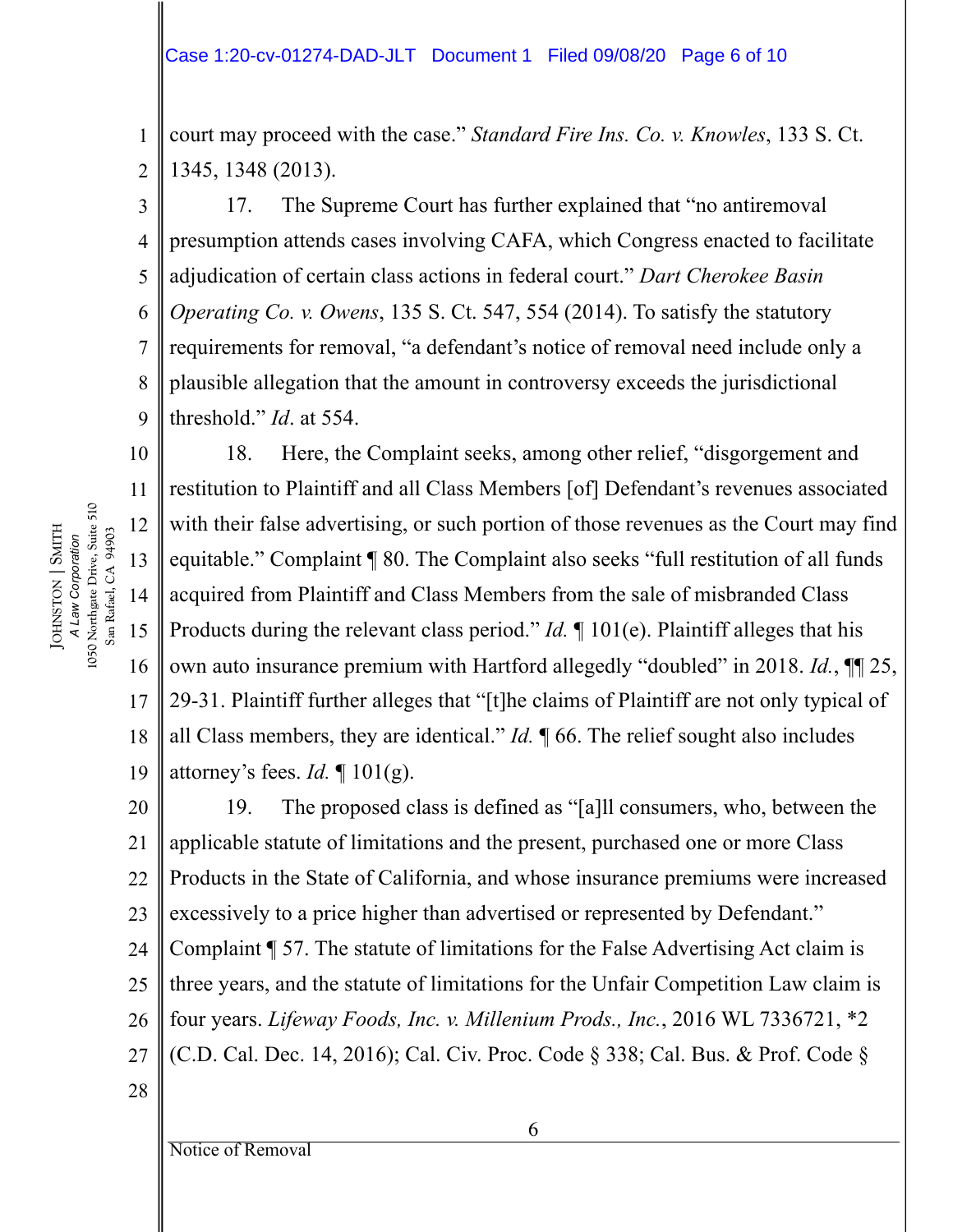1 2 17208. The term "Class Products" is vaguely defined in the Complaint as automobile insurance policies. Complaint ¶ 3.

3 4 5 6 7 8 9 10 11 12 13 14 15 16 17 18 19 20 21 22 23 24 25 26 27 28 20. Based on the claims alleged, although the Complaint's allegations are vague and the proposed class is vaguely defined, the amount in controversy on the claims as alleged easily exceeds the \$5 million threshold for CAFA jurisdiction. While the proposed class encompasses a four-year period, considering only 2018, which is the year in which Plaintiff's premium allegedly "doubled," Hartford issued a total of 146,541 automobile insurance policies in California during the year 2018, with a total aggregate written premium for those policies of approximately \$153 million. If merely 4% of the total aggregate written premium during the year 2018 was placed at issue in this lawsuit (and the proposed class encompasses several additional years), that would exceed the \$5 million threshold for CAFA jurisdiction. The Complaint, while vaguely pled, can easily be read to place substantially more than 4% of the total aggregate written premium for 2018 potentially at issue. Plaintiff's allegations seek "full restitution of all funds acquired from Plaintiff and Class Members from the sale of misbranded Class Products during the relevant class period," Complaint ¶ 101(e), and Plaintiff alleges that his own premium allegedly "doubled" in 2018, and that his claims are allegedly "identical" to those of the putative class members. Complaint, ¶¶ 25, 29- 31, 66; *see also Lewis v. Verizon Commc'ns, Inc*., 627 F.3d 395, 400 (9th Cir. 2010) (finding that total amounts billed by defendant represented amount in controversy under CAFA based on allegations claiming liability for "unauthorized" charges; explaining that "[t]he amount in controversy is simply an estimate of the total amount in dispute, not a prospective assessment of defendant's liability"); *Moore v. Addus HealthCare, Inc.*, No. 19-CV-01519-HSG, 2019 WL 3686584, at \*5 (N.D. Cal. Aug. 7, 2019) (determining amount in controversy under CAFA based on assumption that allegations were accurate and that named plaintiff was typical of putative class members).

A Law Corporation<br>1050 Northgate Drive, Suite 510 1050 Northgate Drive, Suite 510 **SMITH** JOHNSTON | SMITH San Rafael, CA 94903 San Rafael, CA 94903 *A Law Corporation*

Notice of Removal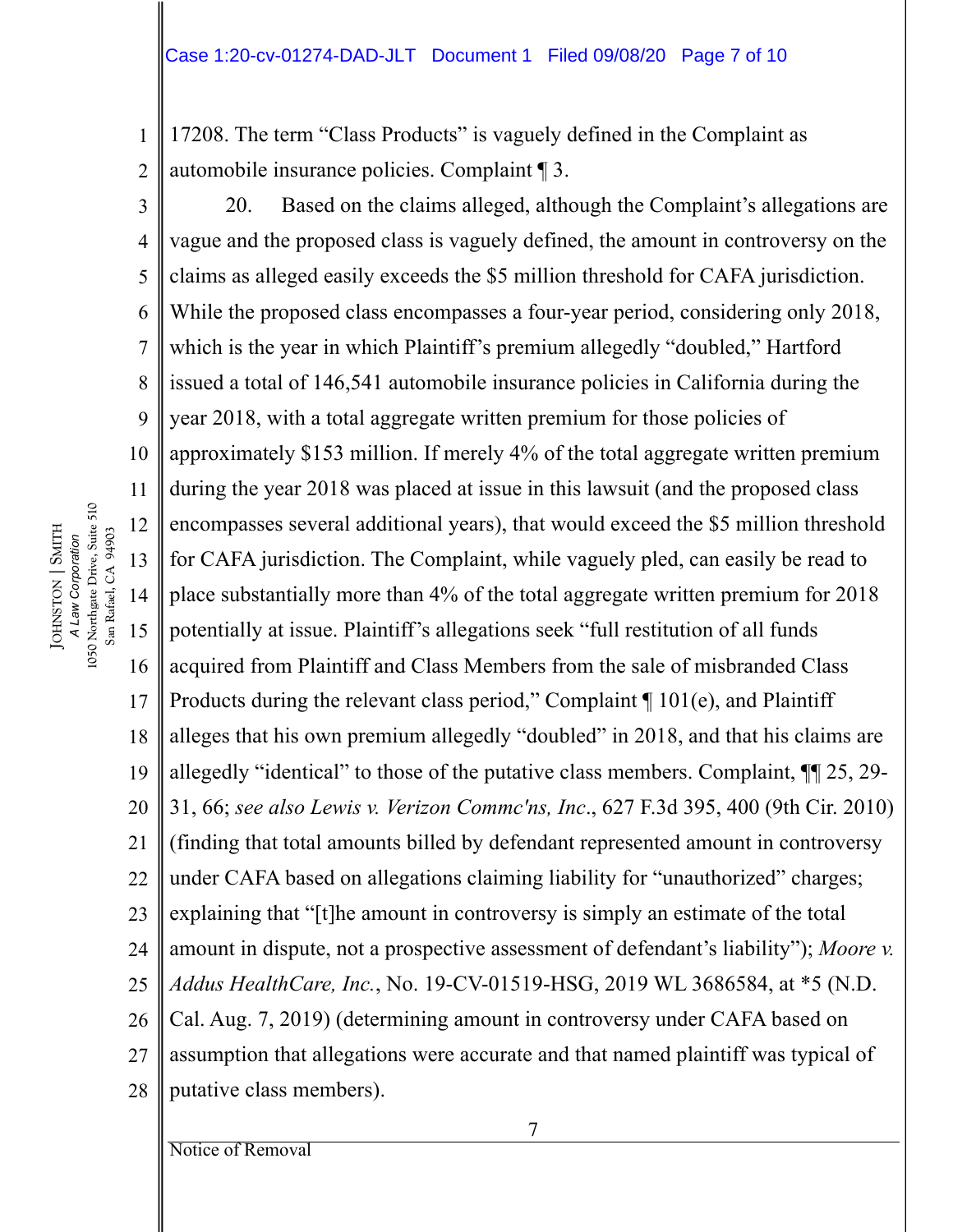### 1 **Exceptions to CAFA Jurisdiction**

2 3 4 5 6 7 8 9 10 21. None of the exceptions to CAFA jurisdiction applies. Hartford is not a citizen of the state in which the action was filed (i.e., California). Accordingly, 28 U.S.C.  $\S$  1332(d)(3) and (d)(4) do not apply. Section 1332(d)(5)(A) does not apply because The Hartford is not a State, State official or other governmental entity against which this Court may be foreclosed from ordering relief. Section 1332(d)(5)(B) does not apply because the number of members of the proposed class in the aggregate exceeds 100, as set forth above. Section 1332(d)(9) does not apply because Plaintiffs' claims do not involve securities or the internal affairs or governance of a corporation or other form of business enterprise.



11

12

13

14

15

16

20

21

22

23

24

**SMITH** JOHNSTON | SMITH San Rafael, CA 94903 San Rafael, CA 94903 *A Law Corporation*

22. Accordingly, this Court has original jurisdiction under CAFA.

# **REMOVAL PROCEDURE**

23. A copy of this Notice of Removal is being served upon all known counsel of record, along with a copy of the Notice to the Clerk of Court for the Superior Court of the State of California for the County of Kern, which is being filed simultaneously in that court.

17 18 19 24. Pursuant to 28 U.S.C. § 1447(b), true and correct copies of other notices, processes, and proceedings served on Hartford or filed in the State Action are attached hereto, which consist of:

Exhibit 3 Civil Case Cover Sheet

Exhibit 4 Notice of Assignment to Judge for All Purposes and Notice of Order to Show Cause Re CRC Rule 3.110 and Notice of Case Management Conference (all capitals omitted)

25. To the knowledge of Hartford, no hearings or proceedings have taken place in the State Action.

- 25 26  $//$
- 27 / / /
- 28 / / /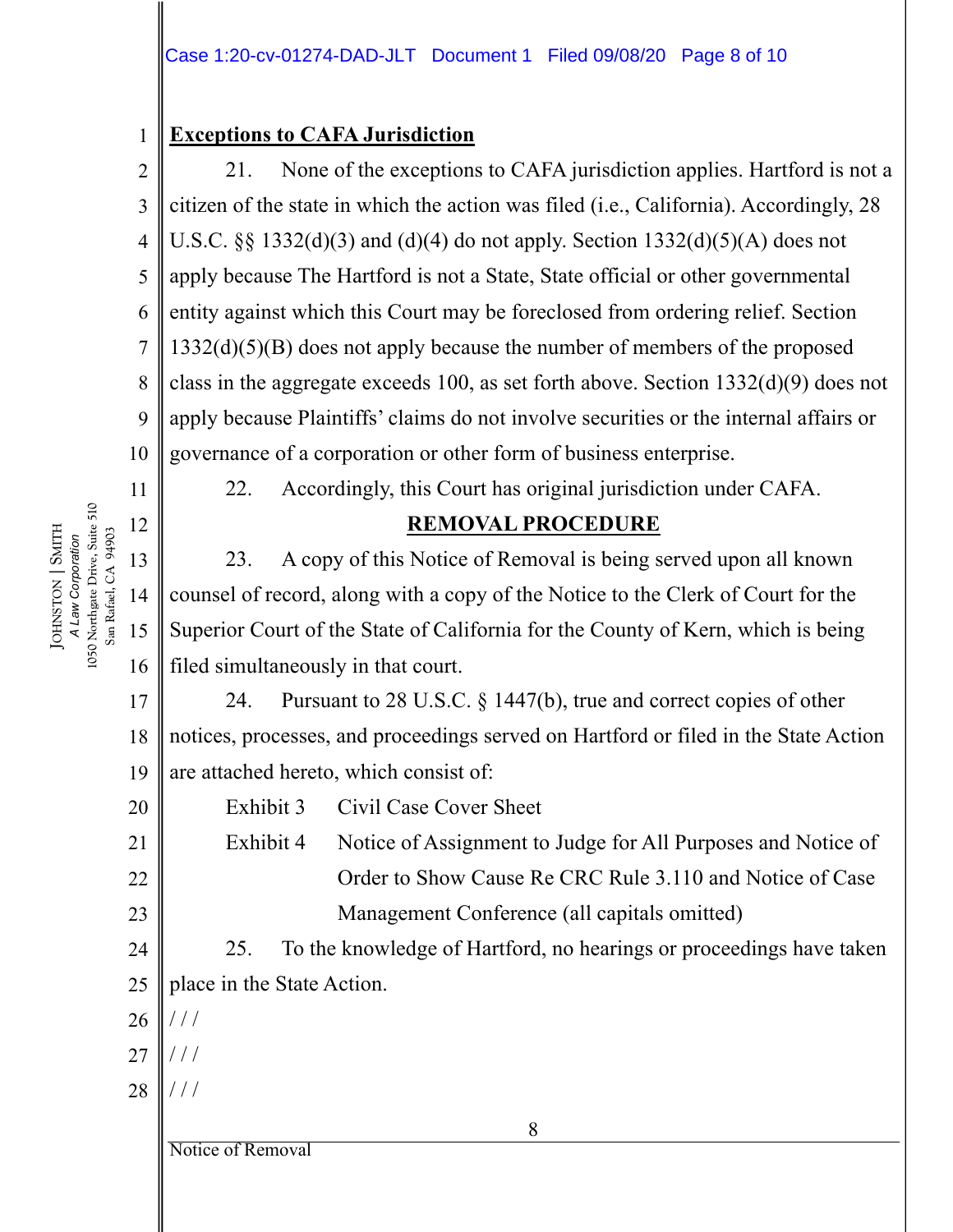